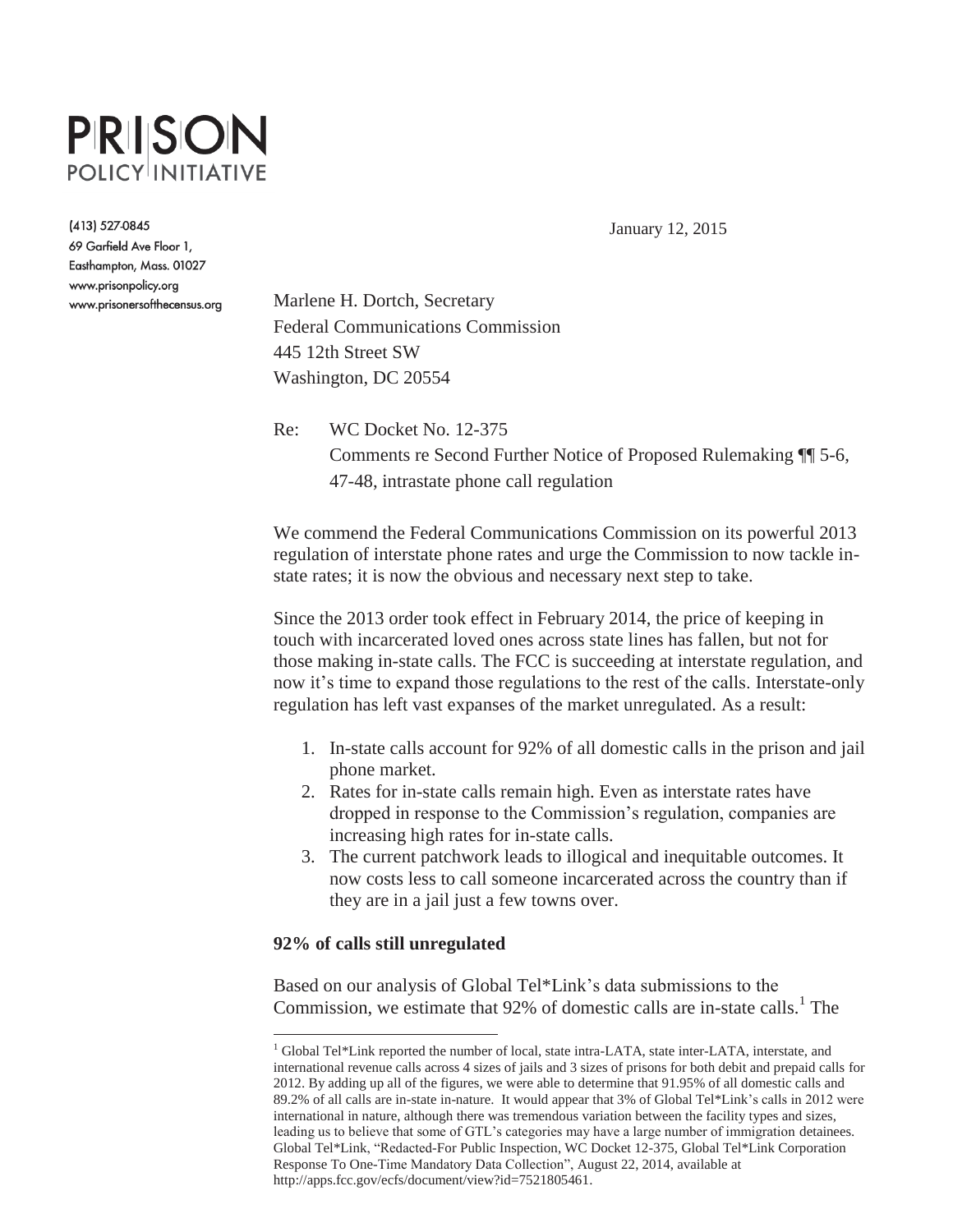vast majority of calls from prison and jail, therefore, are still unregulated, leaving families' ability to afford keeping in touch with their incarcerated loved ones subject to the whims of the companies.

### **High costs prevail on in-state calls**

Phone rates for in-state calls reach at least \$30, far higher than the \$17-18 calls that prompted your regulation of the interstate rates.

In California, for example, we found that a call from the La Verne City Jail to an in-state number bears a connection fee of \$12.59 and a per minute charge of \$1.15, amounting to \$29.84 for a 15 minute call.<sup>2</sup> And in Texas, calls from the Terrell County Jail or the Pecos Justice Center to in-state numbers have \$13.56 connection fees and a \$1.15 per minute charge, totaling \$30.81 for a 15 minute call. $3$ 

These exorbitant rates clearly warrant FCC intervention and demonstrate that the market cannot be left unregulated.

### **Illogical patchwork**

As the comment<sup>4</sup> of one family member illustrates, the FCC's failure to regulate intra-state calls even makes its regulation of *interstate* calls ineffective. A mother explains:

> My son has been incarcerated in the Hays County Jail in Texas since January of 2014. I live in Rhode Island, but Securus Technologies still charges me \$10.99 for a 15-minute call with my son. I lived in Texas for 12 years, and obtained my cell phone number (my only phone) there, so I have a Galveston, Texas area code (409), which, in the hands of Securus, results in these high rates. But if I had a RI area code (401) on my phone, I would be paying a much more reasonable rate of \$3.15 for 15 minutes.

As long as an incomplete patchwork of regulation remains, prison and jail phone companies will continue to thread the needle in order to charge as much as possible.

 $\overline{a}$ 

<sup>&</sup>lt;sup>2</sup> Based on Legacy's rate quotes provided through their website, attached as Exhibit 1.  $\frac{3}{4}$  Based on Legacy's rate quotes provided through their website, attached as Exhibits 2 and 3.

Comment of Joanne Jones, January 8, 2015, available at

http://apps.fcc.gov/ecfs/document/view?id=60001012334